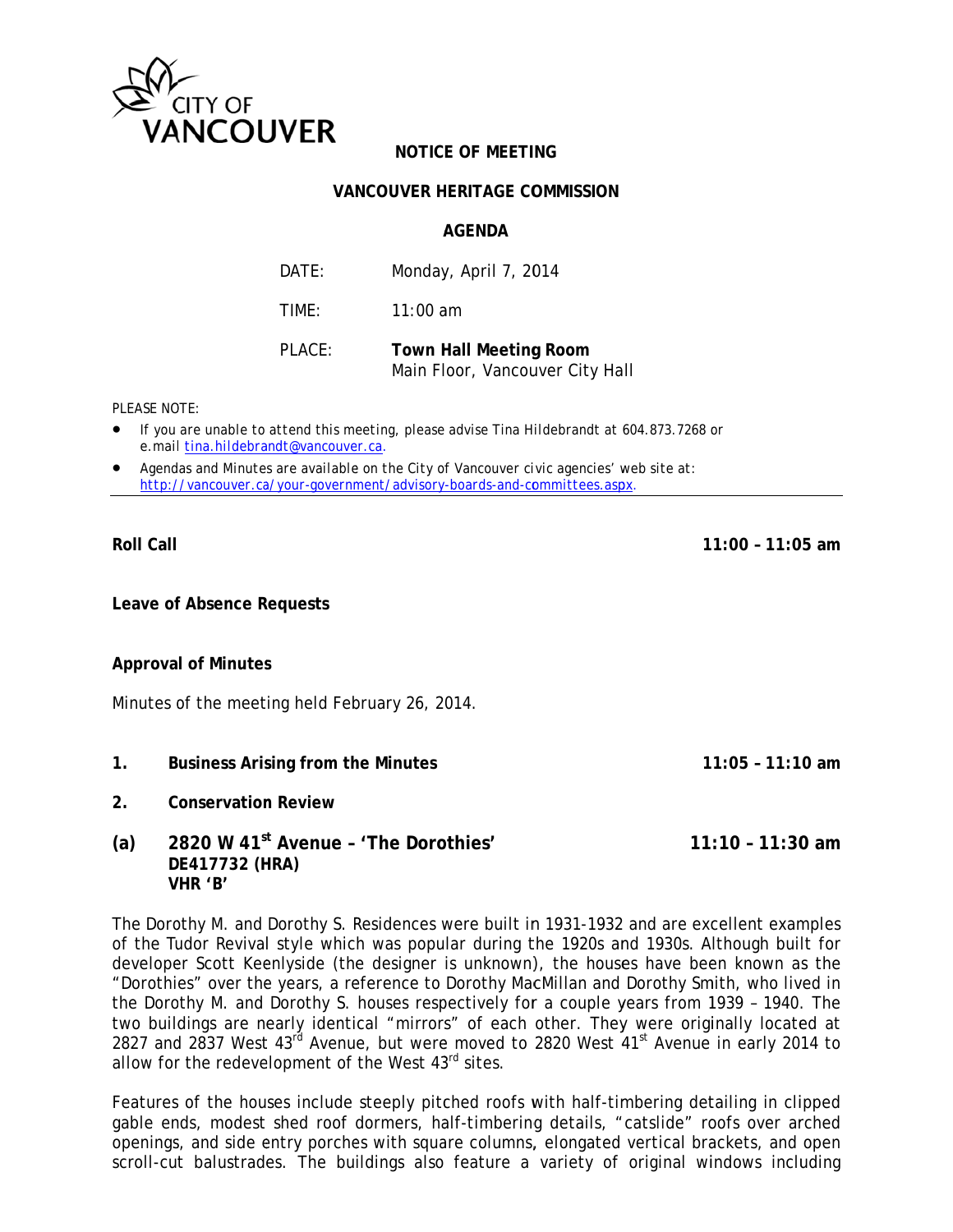multi-paned double-hung wooden sash and casement assemblies, three arched multi-paned windows on the front façades with central keystones, and four-part cross-leaded casement assemblies. The buildings also have original doors, hardware, and red-brick chimneys. The Dorothy M. and Dorothy S. Residences are listed in the 'B' evaluation category on the Vancouver Heritage Register.

The lot is unusual in that it extends past the partially dedicated lane at the rear of the site (see plans). The proposal is to restore each of the two heritage houses and convert them to contain two Dwelling Units each, and to construct two Infill Two-Family Dwellings at the rear of the site, for a total of eight dwelling units. A couple accessory structures are proposed to be built on the south side of the site on the other side of the lane right-of-way. A technical summary is provided below:

| Regulations of the RS-5<br>district schedule       | Required or Permitted                                           | Proposed, with Variances                                                                                                    |
|----------------------------------------------------|-----------------------------------------------------------------|-----------------------------------------------------------------------------------------------------------------------------|
| Section 4.7.1 - Overall<br>Floor Space Ratio (FSR) | 0.86 FSR maximum with<br>new development and lane<br>dedication | A maximum floor area of<br>14,513 sq. ft. which is<br>approximately 1.02 FSR in<br>total based on the existing<br>site area |
| Number of Dwelling Units                           | Up to six non-strata if<br>subdivided into two new<br>parcels   | 8 strata                                                                                                                    |

Issues:

- Conservation Plan (SOSs have been reviewed by the Sub-Committee)
- Compatibility of the new development; and
- Overall support for the project.

Applicants:

- Robert Chetner, owner
- Timothy Ankenman, architect
- Don Luxton, heritage consultant

Staff:

• James Boldt

Attachments: SOS and reduced plans

## **(b) 6306 Prince Albert Street – 'The S. B. Bennett House' 11:30 – 11:50 am DE417530 (HRA) VHR 'A'**

The S. B. Bennett House was built in 1910 by Ennis Pope but occupied shortly thereafter by Samuel B. Bennett, an Engineer with the Municipality of South Vancouver (who, according to a permit, built a chicken house on the site, which still exists). The house is a prominent Edwardian residence in the neighbourhood, retaining many of its original features on the exterior and interior. Most notable is the octagonal entrance verandah with turned columns accessing an angled front entrance. The house is listed on the VHR in the 'A' category.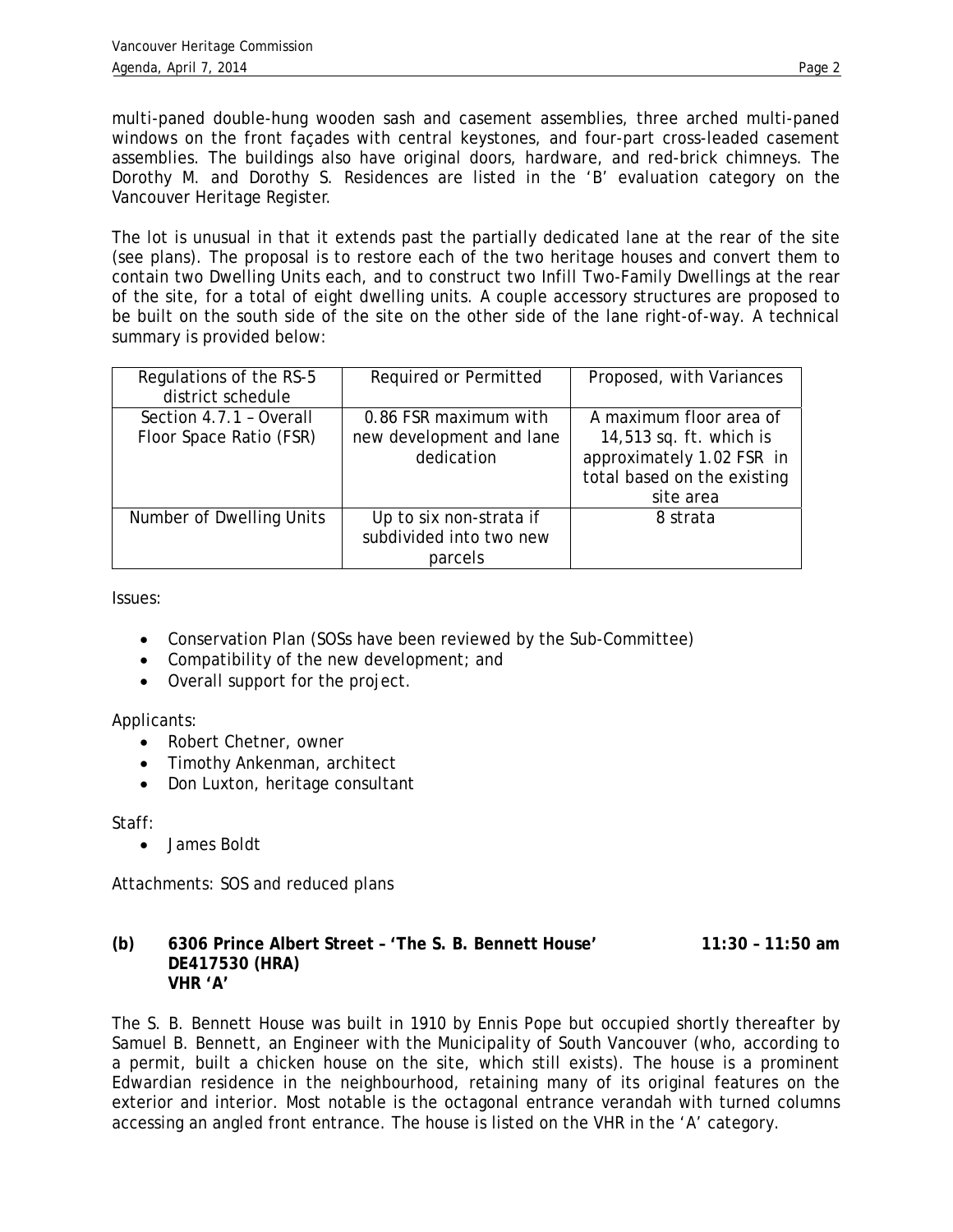The heritage building currently straddles two legal parcels in the RS-1 zone, and is small in terms of floor area, and is at considerable risk of demolition. The application proposes to move the house to an inside parcel and construct an Infill One-Family Dwelling behind it. The heritage house would have a Secondary Suite. Two One-Family Dwellings are proposed to be constructed on the corner parcel, one with a Secondary Suite. A subdivision variance is being considered to "wrap" the property line around the existing porch. The heritage building is proposed to be moved because it would encroach on the boulevard if moved to the corner, and otherwise sites in the middle of the current site. A list of the main variances is provided below.

| Regulations of the RS-1<br>district schedule       | Required or Permitted                                                                                                     | Proposed, with Variances                                                                  |
|----------------------------------------------------|---------------------------------------------------------------------------------------------------------------------------|-------------------------------------------------------------------------------------------|
| Section 4.7.1 - Overall<br>Floor Space Ratio (FSR) | A maximum floor space<br>ratio of 0.86 may be<br>permitted on both parcels<br>with demolition of the<br>heritage building | A maximum floor area of<br>$4,217$ sq. ft. which is<br>approximately 1.05 FSR in<br>total |
| Section 4.8.1 - Site<br>Coverage                   | 40% maximum                                                                                                               | 47%                                                                                       |
| Number of Dwelling Units                           | Up to six non-strata in<br>total (3 on each)                                                                              | Six total - four strata<br>(bare land)                                                    |

Note: the Statement of Significance may not have been reviewed by the SOS Sub-committee at the time of the review. Therefore the SOS is provided in the package. Due to the application timing and existing building's risk, in this case, a Conservation Plan has not been required and staff will rely on the submission drawings to conduct the conservation review, noting that most of the building's aesthetic features are known.

Issues:

- SOS and conservation objectives;
- Compatibility of the new development; and
- Overall support for the project.

Applicants:

- John Iacobazzi, applicant
- Franco Tessari, architect
- Kuldip Deo, owner

Staff:

• James Boldt

Attachments: SOS and reduced plans

## **3. SOS Subcommittee Report 11:50– 12:00 pm**

Two reports from the SOS Subcommittee Meetings of February 11 and March 6, 2014 will be presented.